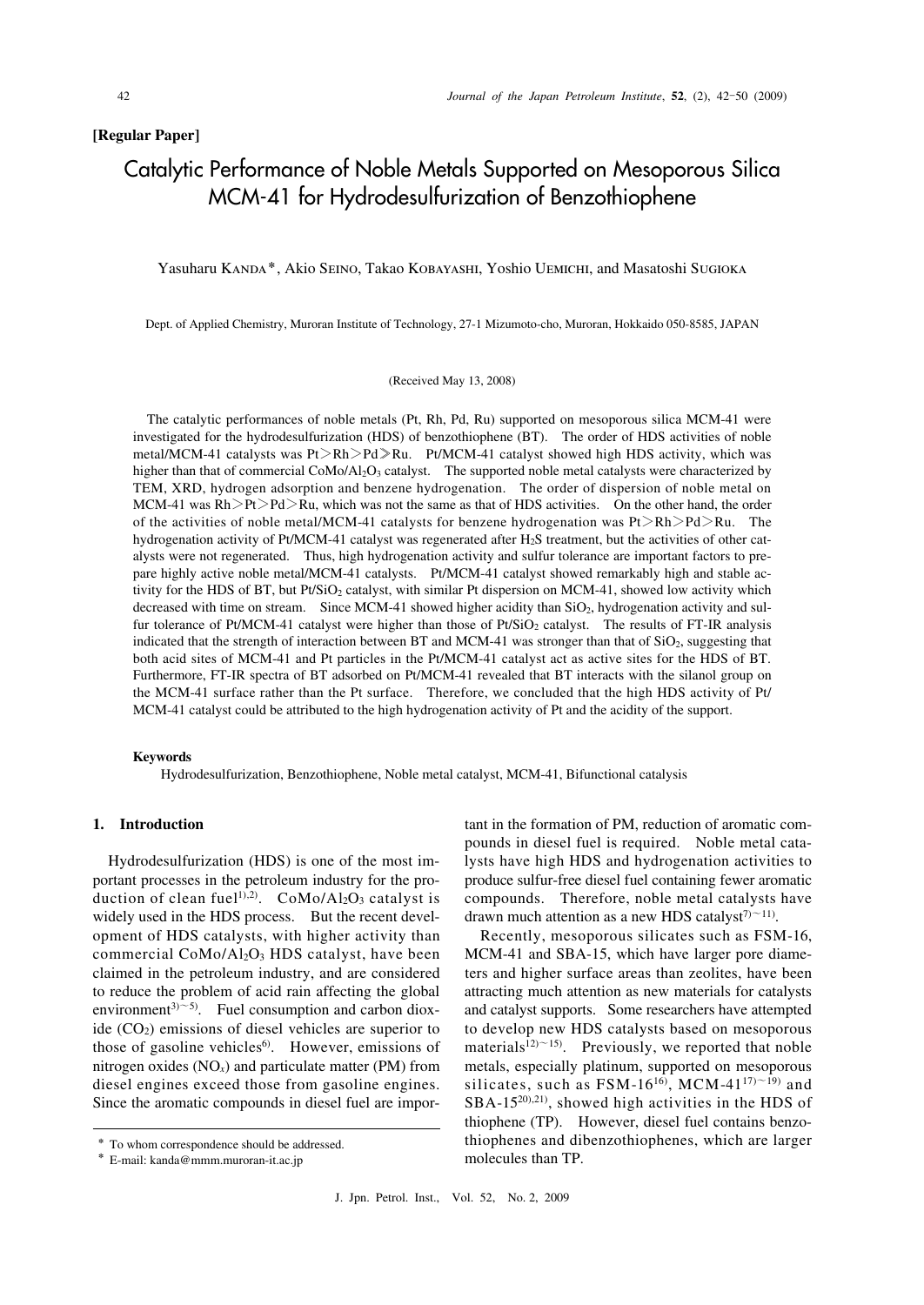The present study examined the catalytic activities of various noble metals supported on mesoporous silica MCM-41 for the HDS of benzothiophene (BT) in order to develop highly active new HDS catalysts. Furthermore, we compared the HDS activity and prop- erties of Pt/MCM-41 with those of Pt/amorphous silica  $(SiO<sub>2</sub>)$  to obtain information about the active sites of Pt/ MCM-41 catalyst for the HDS reaction.

#### **2. Experimental**

#### **2. 1. Preparation of Catalysts**

 Siliceous MCM-41 was prepared using Ludox co- lloidal silica (Du Pont Co.) and surfactants such as  $CH<sub>3</sub>(CH<sub>2</sub>)<sub>11</sub>N(CH<sub>3</sub>)<sub>3</sub>Br (Aldrich), (CH<sub>3</sub>CH<sub>2</sub>CH<sub>2</sub>)<sub>4</sub>NBr$ (Aldrich) and  $25 \text{ wt\% C}_{16}H_{33}N(CH_3)_3Cl$  (Aldrich) in aqueous solution. The product was washed with water and dried at  $120^{\circ}\text{C}$ . The templates were removed by calcination in air at  $540^{\circ}$  for 10 h. Mesoporous silica MCM-41 with BET surface area of  $1057 \text{ m}^2/\text{g}$  and BJH pore diameter of 3.1 nm was used. Amorphous silica  $(SiO<sub>2</sub>, JRC-SIO-1)$  was supplied by the Catalysis Society of Japan, with BET surface area of  $111 \text{ m}^2/\text{g}$  and BJH pore diameter of 18.2 nm. Supported noble metal catalysts were prepared by the impregnation method using noble metal chlorides (Kanto Chemical Co., Inc.) such as  $H_2PtCl_6 \cdot 6H_2O$ ,  $PdCl_2$ ,  $RhCl_3 \cdot 3H_2O$ and  $RuCl<sub>3</sub>·3H<sub>2</sub>O$  in aqueous solutions, to a metal load ing of 5 wt%. However, PdCl<sub>2</sub> was dissolved in 1.0 mol/l HCl aqueous solution because PdCl<sub>2</sub> does not dissolve completely in water. The Pt/MCM-41 cata- lyst was prepared using various Pt precursors such as  $H_2PtCl_6 \cdot H_2O$ ,  $(NH_4)_2PtCl_6$  and  $K_2PtCl_6$  aqueous solu tions to evaluate the effect of Pt precursor on the HDS activity of Pt/MCM-41 catalyst. Pt/SiO<sub>2</sub> catalyst was prepared using  $H_2PtCl_6 \cdot H_2O$  aqueous solution. Supported noble metal catalysts were calcined at 500℃ for 4 h in air and were reduced at  $450^{\circ}$  for 1 h prior to the reaction.

#### **2. 2. Hydrodesulfurization of Benzothiophene**

 Hydrodesulfurization of benzothiophene over noble metal/MCM-41 catalyst was carried out at 350℃ under 0.1 MPa using a conventional fixed-bed flow reactor. Benzothiophene was dissolved in *n*-decane and this solution (5 mol% BT) was introduced into the reactor using a microfeeder. Reaction products and BT were analyzed by gas chromatography (Hitachi 263-30, FID) with a silicone DC-550 column  $(2 \text{ m}, 190 \degree \text{C})$ . The reaction conditions were catalyst weight=0.1 g and  $W/F = 218$  g·h/mol. The rate constant as a pseudo first order reaction was calculated from the following equation.

$$
k_{\rm HDS} = \frac{-\ln(1 - x/100)}{W/F}
$$
 (1)

In which,  $k_{\text{HDS}}$  is the reaction rate of BT HDS (mol/ h · g), and *x* is conversion at 10 h  $(\%)$ .

#### **2. 3. Hydrogenation of Benzene**

 Hydrogenation of benzene over noble metal/ MCM-41 catalyst was carried out at 300℃ under 0.1 MPa using a conventional fixed-bed flow reactor. Benzene was introduced into the reactor using a hydro- gen stream (30 m*l*/min) passed through a saturator con- taining liquid benzene at 0℃. Reaction products and benzene were analyzed by gas chromatography (Hitachi G-3000, FID) with a TC-1 capillary column (60 m,  $35^{\circ}$ C). The reaction conditions were catalyst weight= 0.05 g and  $W/F = 18.0 \text{ g} \cdot \text{h/mol}$ .

#### **2. 4. Characterization of Catalysts**

 Supported noble metal catalysts were characterized by transmission electron microscopy (TEM), X-ray dif- fraction (XRD) and hydrogen adsorption. TEM obser- vation used a JEOL JEM-2000FX with acceleration voltage  $200 \, \text{kV}$  and magnification  $\times 120000$ . XRD analysis of the supported noble metal catalysts was car- ried out using a Rigaku diffractometer with CuK*α* radi- ation. Dispersion and particle diameter of the noble metal on MCM-41 and  $SiO<sub>2</sub>$  were measured by the hydrogen adsorption method using a Pyrex glass vacuum system at 25℃. Supported noble metal catalyst was evacuated at 500℃ for 1 h followed by reduction with hydrogen (26.7 kPa) at 450℃ for 1 h and evacuation at the same temperature for 1 h before hydrogen adsorption. The acidities of MCM-41 and  $SiO<sub>2</sub>$  were evalu- ated by 2-propanol (2-PA) dehydration using a pulse re- actor with helium carrier gas. Catalysts (0.03 g) were charged into the reactor and were pretreated at  $500^{\circ}$ C for 1 h before the reaction. 2-PA (2 μ*l*) was introduced into the reactor using a microsyringe. The reaction products of 2-PA dehydration were separated using a PEG-1000 column  $(2 \text{ m}, 80^{\circ}\text{C})$ . However, the re- action products of 2-PA dehydration were trapped by liquid nitrogen and were flashed by boiling water before separation. After separation, the reactant and products were analyzed by thermal conductivity detector (TCD). FT-IR spectroscopy of BT adsorbed on MCM-41 and SiO2 was performed using a Jasco FT-IR spectrometer. The FT-IR spectra were recorded with 200 scans and  $2 \text{ cm}^{-1}$  resolution. The supports were pressed into wa fers and were evacuated at 500 $\degree$  for 2 h prior to meas urement. Pt/MCM-41 was evacuated at  $500^{\circ}$  for 2 h followed by reduction with hydrogen (26.7 kPa) at 450℃ for 1 h. Furthermore, reduced Pt/MCM-41 was evacuated at the same temperature for 1 h before measurement.

#### **3. Results and Discussion**

# **3. 1. Catalytic Activities of Noble Metals Supported on MCM-41 for HDS of BT**

The catalytic activities of noble metals (Pt, Rh, Pd,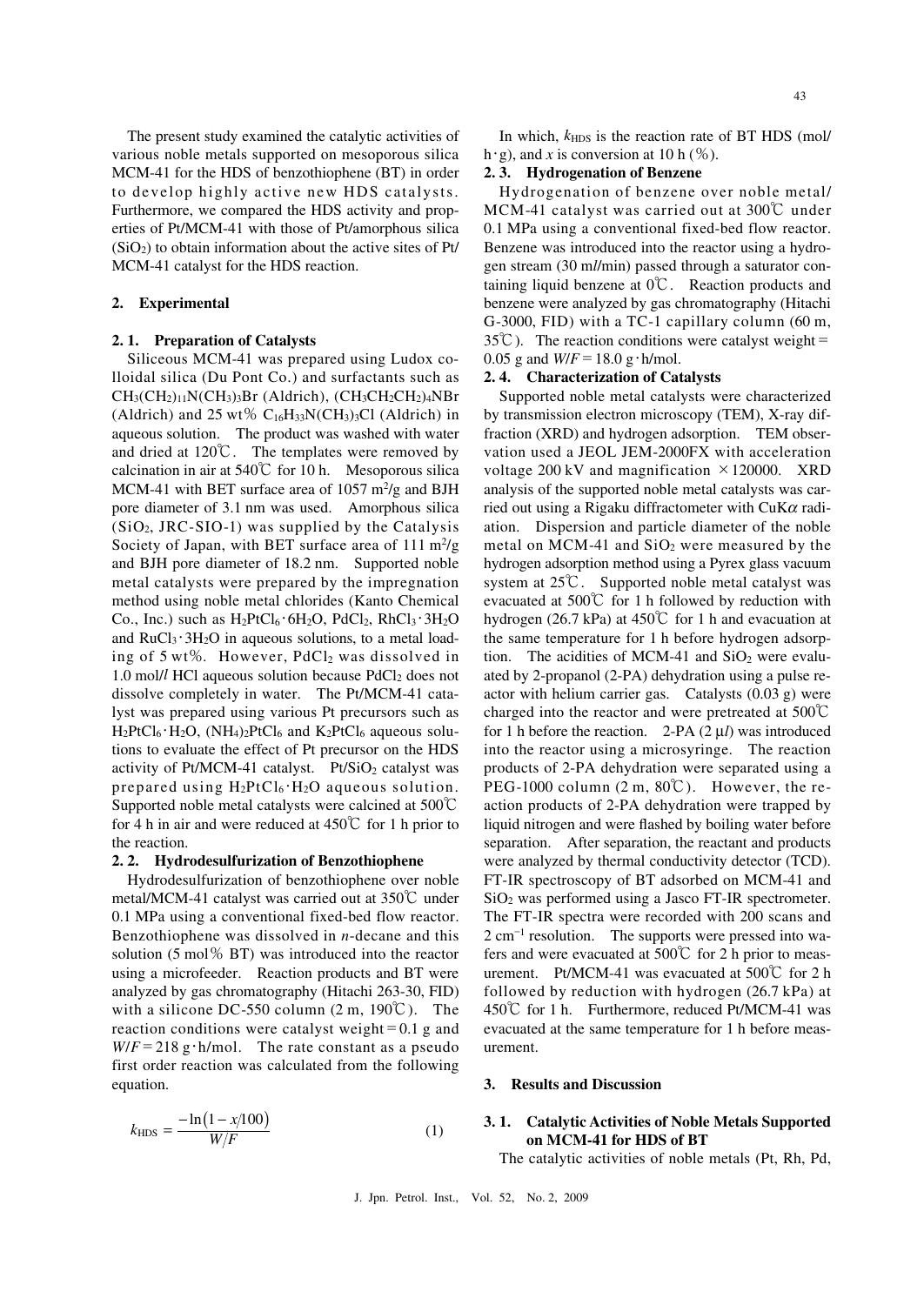Ru) supported on MCM-41 for HDS of BT were exam- ined at 350℃. The catalytic activities of noble metal/ MCM-41 depended greatly on the noble metal as shown  in **Fig. 1**. The HDS activity for BT of Rh/MCM-41 catalyst was the same as that of commercial presulfided



 $\bullet$  Pt,  $\blacksquare$  Rh,  $\blacktriangle$  Pd,  $\blacklozenge$  Ru.

 Fig. 1 Hydrodesulfurization of Benzothiophene over Noble Metal/ MCM-41 Catalysts at 350℃

 CoMo/Al2O3 HDS catalyst, whereas Pt/MCM-41 cata- lyst showed higher and stable activity. The order of the activities of these catalysts for the HDS of BT was as Ru/MCM-41. HDS of BT over Pt/MCM-41 catalyst formed mainly ethylbenzene and small amounts of unidentified hydrocarbons. These results indicate that Pt/MCM-41 catalyst has high hydrogenating ability for styrene and low hydrocracking activity for ethylbenzene in the HDS of BT. follows: Pt/MCM-41>Rh/MCM-41>Pd/MCM-41≫

 We characterized the noble metal/MCM-41 catalysts to clarify the reasons for the above order of HDS activities.

#### $3.2.$  **Supported on MCM-41 3. 2. Catalytic Properties of Noble Metals**

 **Figure 2** shows the TEM images of noble metal/ MCM-41 catalysts after calcination. The particle size of Rh on MCM-41 was the smallest among the noble metal/MCM-41 catalysts. Large Pt particles as well as many small Pt particles were observed on Pt/MCM-41 catalyst. However, the particle size of Ru on MCM-41 was considerably larger than on other noble metal cata- lysts and no small Ru particles were observed in **Fig. 2 (d)**. Furthermore, a wide distribution of particle sizes



(a) Pt, (b) Rh, (c) Pd, (d) Ru.

Fig. 2 TEM Images of Noble Metal/MCM-41 Catalysts after Calcination at 500℃

J. Jpn. Petrol. Inst., Vol. 52, No. 2, 2009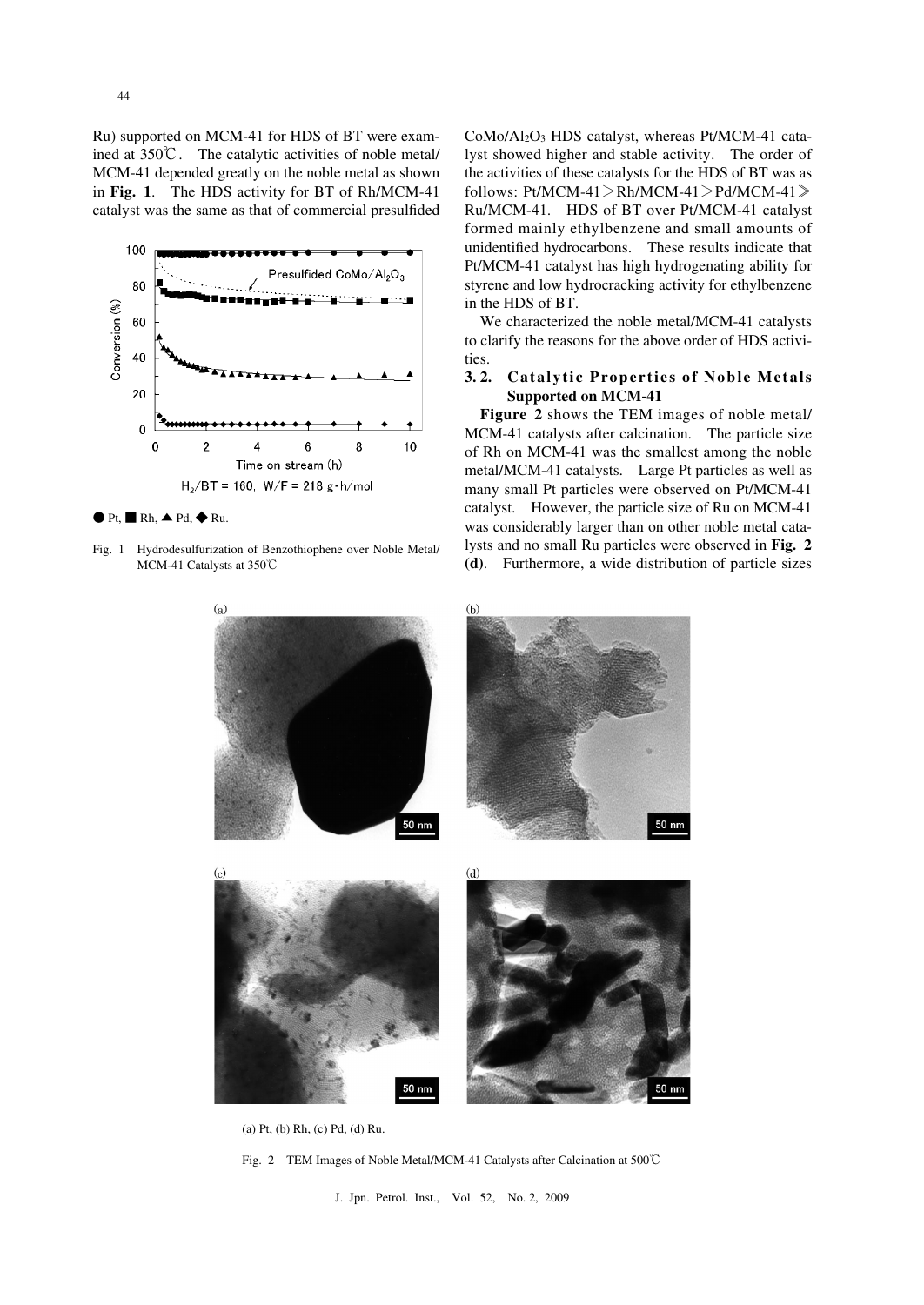

 $Fig. 3$  Reduction at 450℃ XRD Patterns of Noble Metal Supported on MCM-41 after

 of Pd was observed on MCM-41 in **Fig. 2 (c)**.  **Figure 3** shows the XRD patterns of reduced noble metal/MCM-41 catalysts. No diffraction peaks as- signed to Rh species were observed on Rh/MCM-41 catalyst. However, large diffraction peaks were ob- served on other supported noble metal catalysts, and the intensity of the diffraction peak of Pt was the highest among the noble metal/MCM-41 catalysts, probably due to the large Pt particles as shown in **Fig. 2 (a)**. The broad peaks in the XRD pattern of Pd/MCM-41 were due to the non-uniform particle size of Pd as shown in **Fig. 2 (c)**. These results imply that Rh occurs on MCM-41 as small particles, whereas Pt, Pd and Ru, especially Pt, occur on MCM-41 as large parti- cles. These results agreed with the findings of TEM observation as shown in **Fig. 2**.

 Generally, since hydrogen adsorption on noble metals is remarkably decreased by sulfidation, the dis- persion and particle size of noble metal calculated by hydrogen adsorption cannot be accurate. Furthermore, small noble metal particles showed higher sulfur tolerance than large particles<sup>26)</sup>. The high activity of noble metal catalyst for the HDS reaction is probably due to the small noble metal particles supported on the carrier. Therefore, we used particle size calculated by hydrogen adsorption as one of the important parameters to evalu- ate the HDS activity of supported noble metal catalyst. Figure 4 shows the extent of dispersion of noble metal on MCM-41 calculated from the amount of adsorbed hydrogen as Rh/MCM-41>Pt/MCM-41>Pd/MCM-41≫ Ru/MCM-41. However, the catalytic activities of noble metal supported on MCM-41 for the HDS of BT are independent of the dispersion of noble metal on MCM-41. The particle sizes of noble metals calculated from the amount of hydrogen adsorption are also shown  in **Fig. 4**. The particle sizes of the noble metals were *ca*. 2 nm on MCM-41-supported Pt, Pd and Rh catalysts. In contrast, the particle size of Ru was about 4.5 times larger than those of other noble metals. The XRD pat-tern of Ru/MCM-41 catalyst after calcination detected



■ Dispersion, □ Particle size.

 $Fig. 4$  Measured by Hydrogen Adsorption at 25℃ Dispersion and Particle Size of Noble Metal on MCM-41



Fig.  $5$  Hydrogenation at 300℃ Catalytic Activities of Noble Metal/MCM-41 for Benzene

significant peaks of  $RuO<sub>2</sub>$ . These results can be ex- plained by the formation and aggregation of ruthenium oxide species in the calcination step. Therefore, the low activity of Ru/MCM-41 catalyst for the HDS of BT was caused by the low dispersion of Ru on MCM-41.

 The hydrogenation activities of noble metal/MCM-41 catalysts were evaluated using the activity for benzene hydrogenation at 300℃. Pt/MCM-41 catalyst showed the highest activity for the hydrogenation of benzene among the noble metal catalysts as shown in **Fig. 5** and  **Table 1**.

 The order of the catalytic activities of noble metal/ MCM-41 catalysts for benzene hydrogenation was MCM-41. The order of catalytic activities of noble metal containing MCM-41 for naphthalene hydrogenation in the presence of BT is also  $Pt > Rh \gg Pd \gg Ru \approx$ Ir<sup>22)</sup>. The Rh/MCM-41 catalyst showed cracking ac-Pt/MCM -41>Rh/MCM-41>Pd/MCM -41≫Ru/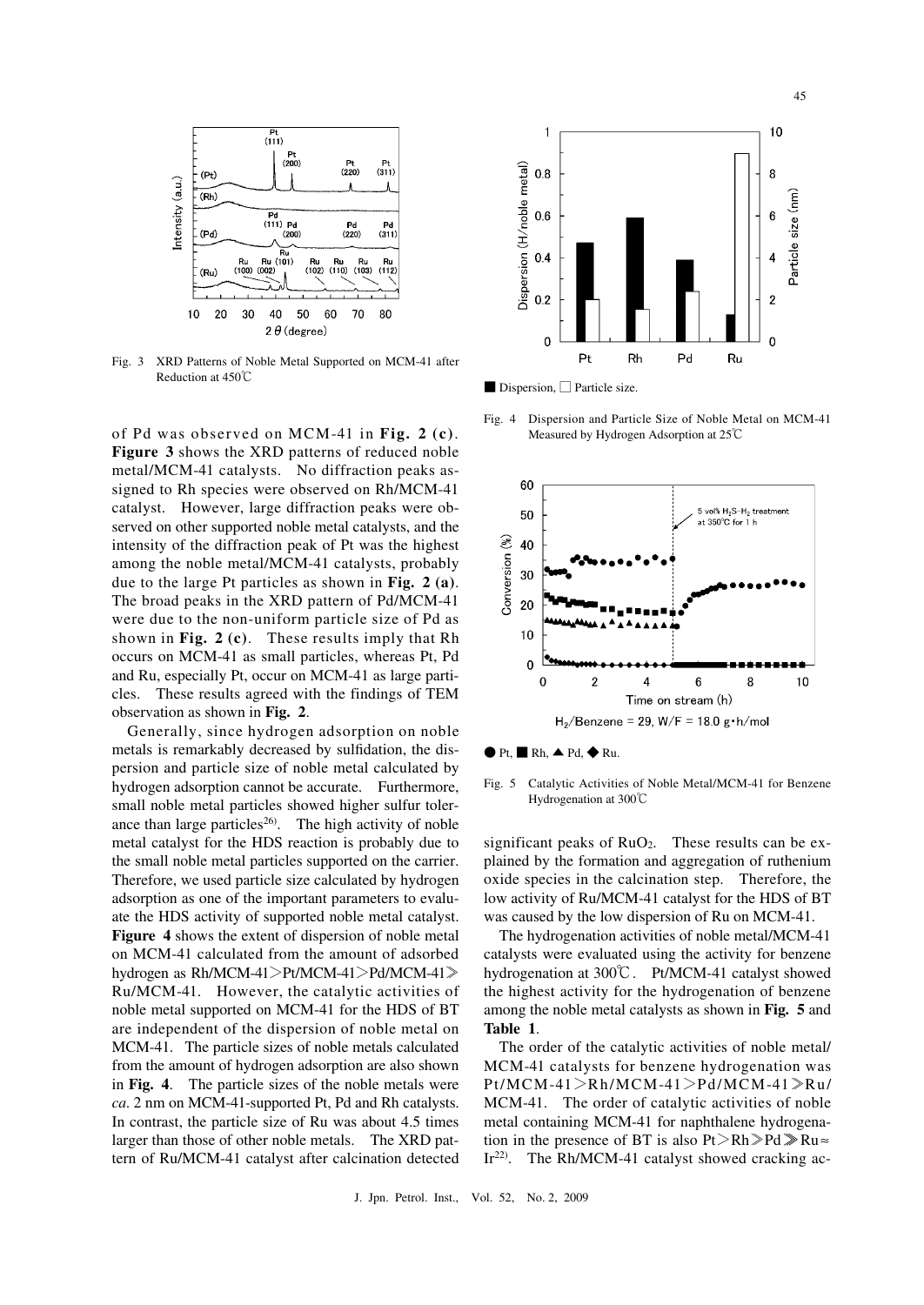Table 1 Catalytic Activities of Noble Metal Supported on MCM-41 for Benzene Hydrogenation at 300℃ before  $H_2S$  Treatment (after reaction for 5 h)

| Noble metal | Yield of cyclohexane $\lceil \% \rceil$ | Yield of cracking products $[%]$ | TOF for hydrogenation $[h^{-1}]$ |
|-------------|-----------------------------------------|----------------------------------|----------------------------------|
| Pt          | 35.5                                    | 0.0                              | 16.4                             |
| Rh          | 14.8                                    | 2.5                              | 2.9                              |
| Pd          | 13.3                                    | 0.0                              | 4.0                              |
| Ru          | $0.0\,$                                 | 0.0                              | 0.0                              |

Table 2 Effect of Pt Precursor on the HDS Activity and Dispersion of Pt in Pt/MCM-41 Catalyst

| Precursor                    | Conversion of BT $\lceil \% \rceil$ | Dispersion of Pt (H/Pt) | Particle size of Pt [nm] | $TOF[h^{-1}]$ |
|------------------------------|-------------------------------------|-------------------------|--------------------------|---------------|
| $H_2PtCl_6.6H_2O$            | 98.6                                | 0.47                    | 2.0                      | 3.77          |
| $(NH_4)$ , PtCl <sub>6</sub> | 7.9                                 | 0.14                    | 6.8                      | 1.01          |
| $K_2PtCl_6$                  | 5.5                                 | 0.20                    | 4.8                      | 0.50          |

 tivity in benzene hydrogenation, and showed low activity for benzene hydrogenation, so cracking products were only observed as reaction products. Rh and Ru/ MCM-41 catalysts showed higher hydrogenolysis activ- ities than other noble metal catalysts, explained by percentage of Pauling d-bond character<sup>37)</sup>. The hydroge nation activities of the noble metal/MCM-41 catalysts evaluated by TOF (turnover frequency) are shown in  **Table 1**. The TOF of supported Pt catalyst for the hydrogenation reaction was remarkably higher than that of other noble metal catalysts. The hydrogenation activities of supported noble metal catalysts after treatment using  $5 \text{ vol} \% \text{ H}_2\text{S-H}_2$  mixture gas are shown in  **Fig. 5**. The catalytic activities of noble metal/ MCM-41, except Pt, for benzene hydrogenation were remarkably decreased by H2S treatment, but that of Pt/ MCM-41 was regenerated with time on stream. Thus, Pt/MCM-41 catalyst has remarkably higher hydrogena- tion activity and sulfur tolerance than other noble metal/ MCM-41 catalysts. Therefore, high hydrogenation activity and sulfur tolerance are important factors to prepare highly active Pt/MCM-41 catalyst for BT HDS. Therefore, the Pt/MCM-41 catalyst was investigated in detail.

# **3. 3. Effect of Pt Precursor on Catalytic Properties of Pt/MCM-41 for HDS of BT**

 The Pt/MCM-41 catalyst showed the highest activity for HDS of BT among the supported noble metal cata- lysts, and this activity was higher than that of the commercial CoMo/Al<sub>2</sub>O<sub>3</sub> catalyst. Therefore, the effect of Pt precursors on the HDS activity of Pt/MCM-41 was examined in detail to identify the causes of the high activity of Pt/MCM-41 catalyst for HDS of BT.

 **Table 2** shows the effect of Pt precursor on HDS activity and dispersion of Pt on Pt/MCM-41 catalyst. The HDS activities of the Pt/MCM-41 catalysts were remarkably changed with type of Pt precursor as follows:  $H_2PtCl_6 \cdot 6H_2O \gg (NH_4)_2PtCl_6 > K_2PtCl_6.$  On the other hand, the order of the Pt dispersion was as follows;  $H_2PtCl_6 \cdot 6H_2O > K_2PtCl_6 \approx (NH_4)_2PtCl_6.$  The

Table 3 Measured by the Hydrogen Adsorption Method Dispersion and Particle Size of Pt on MCM-41 and  $SiO<sub>2</sub>$ 

| Catalyst            | Dispersion of Pt (H/Pt) | Particle size of Pt [nm] |
|---------------------|-------------------------|--------------------------|
| $Pt/MCM-41$         | 0.47                    | 2.01                     |
| Pt/SiO <sub>2</sub> | 0.43                    | 2.21                     |

isoelectric point of  $SiO<sub>2</sub>$  is pH  $\approx$  2, whereas the pH of  $H_2PtCl_6 \cdot 6H_2O$  aqueous solution is 1. Since the SiO<sub>2</sub> surface is positively charged in  $H_2PtCl_6 \cdot 6H_2O$  aqueous solution, anionic Pt precursor ( $[PtCl_6]^2$ ) may electrostatically interact with the  $SiO<sub>2</sub>$  surface. However, the pH of  $K_2PtCl_6$  and  $(NH_4)_2PtCl_6$  aqueous solutions were both about 2, respectively. Thus, Pt dispersion in Pt/ MCM-41 catalyst prepared from  $H_2PtCl_6 \cdot 6H_2O$  was higher than in those from other Pt precursors. Therefore, the HDS activity of Pt/MCM-41 prepared from  $H_2PtCl_6 \cdot 6H_2O$  was remarkably higher than in those from other Pt precursors. However, although the dispersion of Pt in Pt/MCM-41 prepared from  $K_2PtCl_6$ was the same as that prepared from  $(NH<sub>4</sub>)<sub>2</sub>PtCl<sub>6</sub>$ , the HDS activity of Pt/MCM-41 catalyst prepared from  $K_2PtCl_6$  was the same as that from  $(NH_4)_2PtCl_6$ . This result indicates that the HDS activity of Pt/MCM-41 was not determined by only Pt dispersion.

 **3. 4. Comparison of Pt/MCM-41 and Pt/SiO2** 

# **3. 4. 1. HDS Activity and Properties of Pt/SiO2 Catalyst**

 The HDS activity of supported Pt catalyst was not determined by only Pt dispersion. The dispersion of Pt on MCM-41 was the same as that on  $SiO<sub>2</sub>$  as shown  in **Table 3**. Thus, the HDS activity and properties of Pt/MCM-41 catalyst were compared with those of Pt/ SiO<sub>2</sub> catalyst to discover why the Pt/MCM-41 catalyst showed high HDS activity. **Figure 6** shows the HDS of BT over Pt supported on MCM-41 and  $SiO<sub>2</sub>$  at 350℃. The Pt/MCM-41 catalyst showed remarkably higher activity than  $Pt/SiO<sub>2</sub>$  catalyst for the HDS of BT and the activity of Pt/SiO<sub>2</sub> catalyst decreased with time on stream. Furthermore, the benzene hydrogenation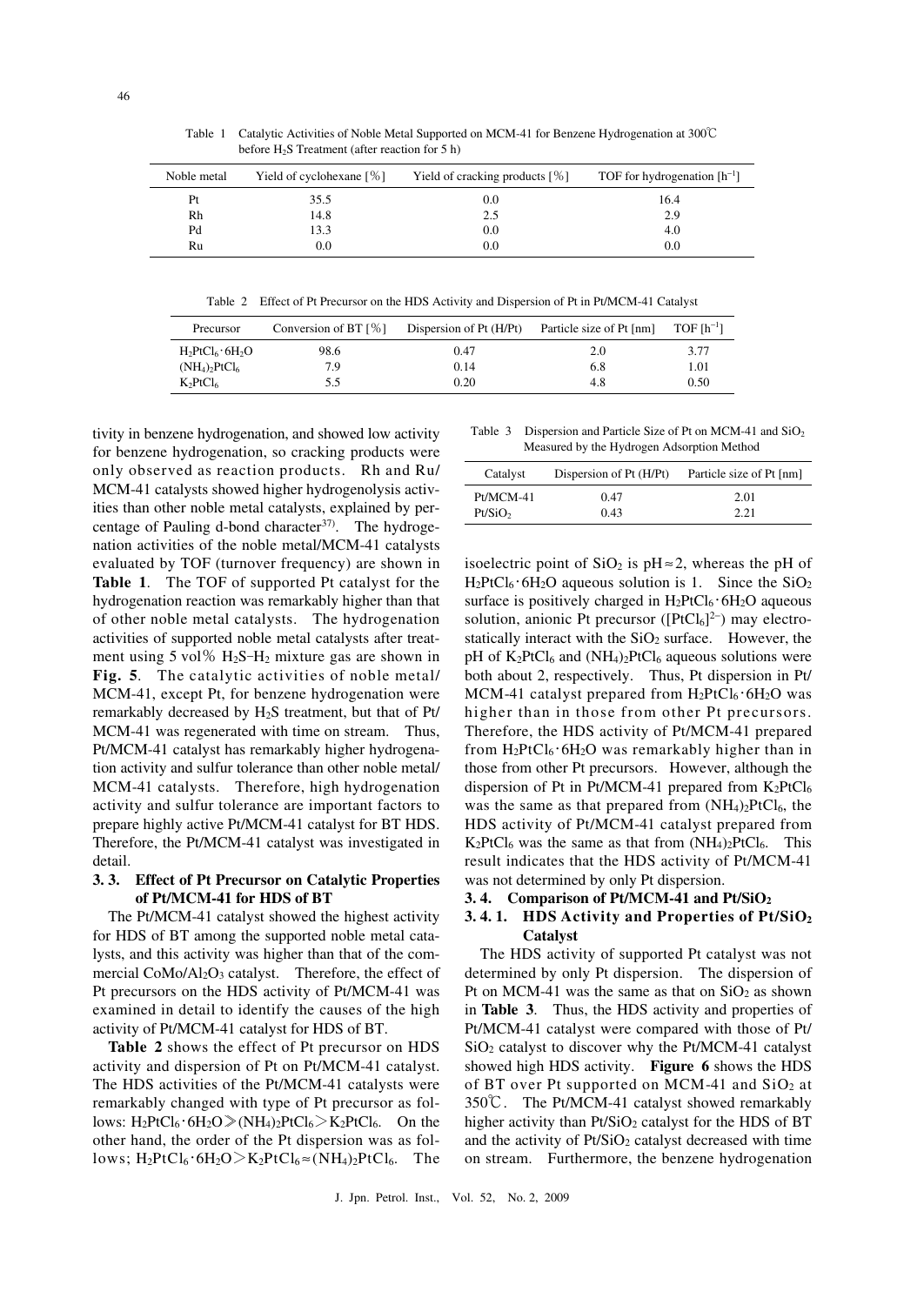

 $\bullet$  Pt/MCM-41,  $\bullet$  Pt/SiO<sub>2</sub>.

Fig.  $6$  Catalysts at 350℃ Hydrodesulfurization of Benzothiophene over Supported Pt



 $\bullet$  Pt/MCM-41,  $\bullet$  Pt/SiO<sub>2</sub>.

Fig. 7 Hydrogenation of Benzene over Supported Pt Catalysts at 300℃

 activity of Pt/MCM-41 catalyst was remarkably higher than that of Pt/SiO2 catalyst as shown in **Fig. 7**. Significant deactivation was observed in  $Pt/SiO<sub>2</sub>$  cata lyst. This support contains a small amount of  $Al_2O_3$  (*ca*. 1 wt%) as an impurity. Since this reaction was carried out at high temperature (300°C), the de activation may be explained by coke formation on the impurity Al contained in the  $SiO<sub>2</sub>$  support. The hydrogenation activity of Pt/SiO<sub>2</sub> catalyst was remarkably decreased after  $H_2S$  treatment. The hydrogenation activity of Pt/MCM-41 catalyst was also decreased by H2S treatment, but the activity was regenerated with time on stream. This indicates that Pt/MCM-41 catalyst has higher sulfur tolerance than Pt/SiO<sub>2</sub> catalyst.

 Generally, the sulfur tolerance of noble metal is attributed to the electron deficiency of noble metal by acid sites<sup>23) $\sim$ 26). The 2-PA molecule is dehydrated to</sup> propylene at acid sites of catalyst surface. Therefore,



Fig. 8 Dehydration at 300℃ Catalytic Activities of MCM-41 and  $SiO<sub>2</sub>$  for 2-Propanol

we evaluated the acidity of the support by 2-PA de- hydration. **Figure 8** shows the catalytic activities of MCM-41 and SiO2 for 2-PA dehydration at 300℃. The dehydration activity of MCM-41 was remarkably higher than that of  $SiO<sub>2</sub>$ . This result indicates that  $MCM-41$  has higher acidity than  $SiO<sub>2</sub>$ . Two reaction routes are possible for benzene hydrogenation in the presence of organic sulfur compounds over sulfur tolerant Pt/zeolite catalysts<sup>27) $\sim$ 29). Benzene is hydrogenated</sup> into cyclohexane on the Pt particle and/or the Brønsted acid site. In benzene hydrogenation without organic sulfur compounds, the acid site would act as the active site. Since the acidity of MCM-41 was higher than that of SiO<sub>2</sub>, Pt/MCM-41 catalyst showed both higher hydrogenation activity and sulfur tolerance than Pt/ SiO2. Thus, the high acidity and hydrogenation activity after catalyst poisoning by sulfur are important factors in the high HDS activity of Pt/MCM-41 catalyst. Furthermore, the stable activity of Pt/MCM-41 for HDS of BT was possible because of the high sulfur tolerance.

# **3. 4. 2. Interaction between Support and BT**

We previously reported<sup>16</sup> $\sim$ 21),30) that acid sites of the support interact with the TP molecule. Therefore, the strength of interaction between the support and BT is expected to change with the acidity of the support. We examined the effect of acidity on the strength of interaction between the support and BT by FT-IR.

 The background spectra of MCM-41 evacuated at 500℃ for 2 h contained the silanol group signal at  $3745 \text{ cm}^{-1}$  as shown in spectrum (i) in Fig. 9 (a). After introduction of 0.07 kPa of BT onto MCM-41 at  $25^{\circ}$ , the absorption band of Si-OH at 3745 cm<sup>-1</sup> 25°C, the absorption band of Si-OH at 3745 cm<sup>-1</sup> decreased considerably and a large and broad peak appeared at  $3600 \text{ cm}^{-1}$ , which was assigned to the silanol groups interacting with the BT molecules. Furthermore, the peak at  $3600 \text{ cm}^{-1}$  persisted even after evacuation at  $25^{\circ}C$  for 0.5 h. On the other hand, the decreased absorbance of silanol groups was not com-pletely regenerated by evacuation at 150℃, with a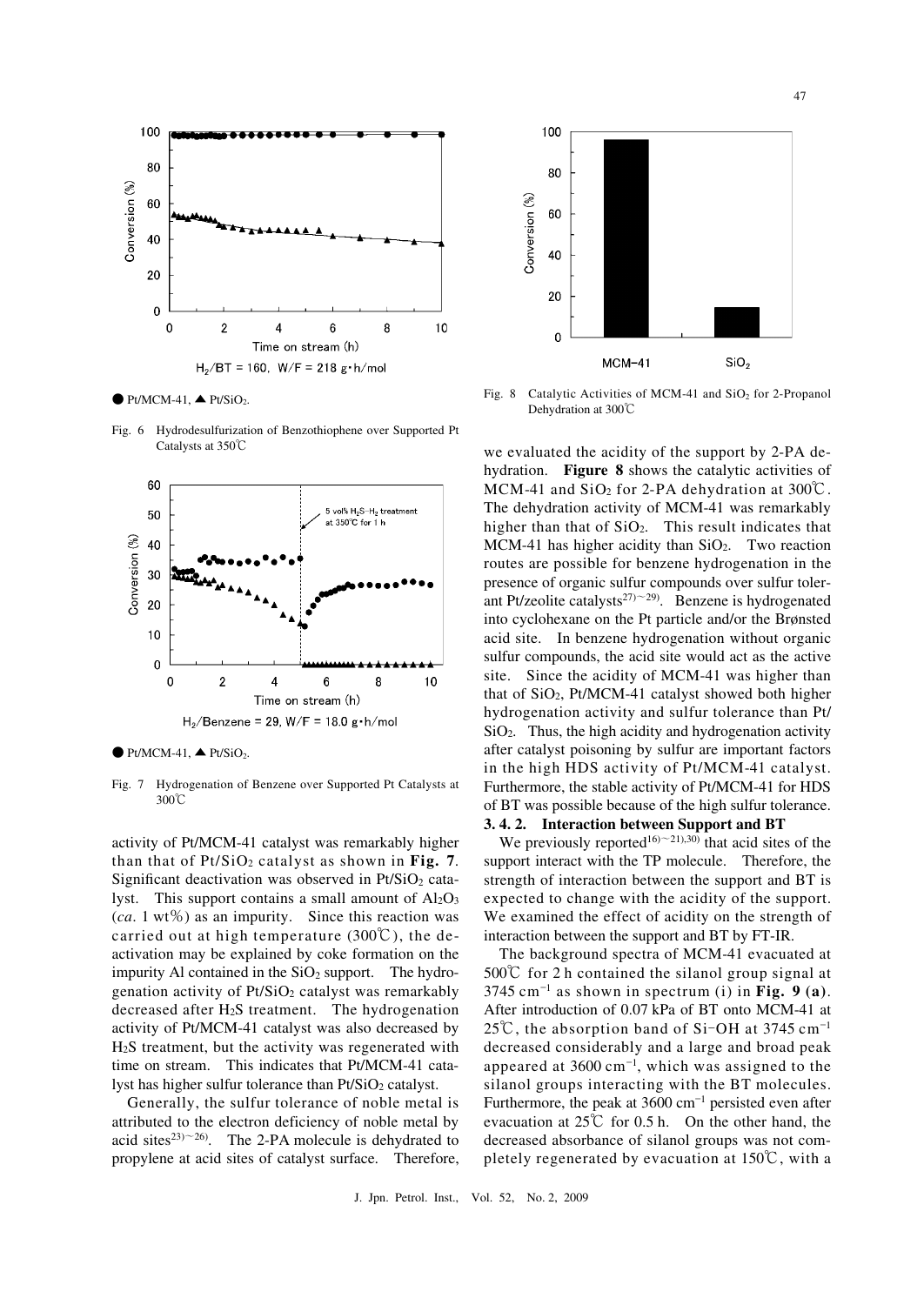

(i) After evacuation at 500°C for 2 h, (ii) in the presence of benzo thiophene (0.07 kPa) at 25℃, (iii) after evacuation at 25℃ for 0.5 h, (iv) after evacuation at  $150^{\circ}$  for 0.5 h.

 Fig. 9 FT-IR Spectra of Benzothiophene Adsorbed on (a) MCM-41 and (b)  $SiO<sub>2</sub>$ 

small shoulder peak at around  $3600 \text{ cm}^{-1}$ .

The background spectra of SiO<sub>2</sub> evacuated at 500°C for 2 h contained the silanol group signal at  $3745 \text{ cm}^{-1}$  as shown in spectrum (i) in **Fig. 9 (b)**. After introduction of 0.07 kPa of BT onto SiO<sub>2</sub> at 25<sup>°</sup>C, the ab sorption band at  $3745 \text{ cm}^{-1}$  decreased and shifted to around 3600 cm-1 as shown in spectrum (ii) in **Fig. 9 (b)**. The decreased absorbance of the silanol group was completely regenerated by the evacuation at  $25^{\circ}\text{C}$ , with no shoulder peak at around  $3600 \text{ cm}^{-1}$  as shown in spectrum (iii) in **Fig. 9 (b)**. We previously found that the acidity of  $Al_2O_3$ -modified MCM-41  $(Al_2O_3)$ the acidity of  $Al_2O_3$ -modified MCM-41 ( $Al_2O_3$ -MCM-41) was higher than that of  $Al$ -incorporated MCM-41 (AlMCM-41), so the strength of interaction between (AlMCM-41), so the strength of interaction between  $A l_2O_3$ -MCM-41 and TP was stronger than that of AlMCM-41 $19$ . These results indicate that the inter- action between BT and MCM-41 with acid sites is stronger than that with  $SiO<sub>2</sub>$  without acid sites. Furthermore, we observed that the shoulder peak at around  $3600 \text{cm}^{-1}$  in the spectrum of TP adsorbed on MCM-41 was completely regenerated by evacuation at  $25^{\circ}C^{19}$ . Thus, BT interacted more strongly with MCM-41 than TP.

 **Figure 10** shows the FT-IR spectra of BT adsorbed on Pt/MCM-41 after reduction at 450℃ (**Fig. 10 (a)**). The spectra were similar to those of MCM-41. Furthermore, the bands of BT adsorbed on Pt/MCM-41 occurred at 1592, 1497, 1456, 1422, 1343 and 1313, which were attributed to vibration of the aromatic ring. After evacuation at  $150^{\circ}$  for 0.5 h, these bands were not observed as shown in spectrum (iv) in **Fig. 10 (b)**. These results indicate that BT interacts with the silanol group on the MCM-41 surface rather than the Pt surface.



 (a) High frequency region, (b) low frequency region. (i) After evacuation at 500°C for 2 h, (ii) in the presence of benzo thiophene (0.07 kPa) at 25℃, (iii) after evacuation at 25℃ for 0.5 h, (iv) after evacuation at  $150^{\circ}$  for 0.5 h.

 Fig. 10 FT-IR Spectra of Benzothiophene Adsorbed on Reduced Pt/MCM-41



 $\bullet$  Pt/MCM-41,  $\bullet$  CoMo/Al<sub>2</sub>O<sub>3</sub>.

Fig. 11 Effect of H<sub>2</sub>/BT Ratio on the HDS Activities of Pt/ MCM-41 and CoMo/Al<sub>2</sub>O<sub>3</sub> Catalysts

# **3. 4. 3. Active Sites in Pt/MCM-41 Catalyst for HDS of BT**

We examined the effect of H<sub>2</sub>/BT ratio on the HDS activity of Pt/MCM-41 catalyst. **Figure 11** shows the effect of H<sub>2</sub>/BT ratio on the pseudo first order HDS rates of Pt/MCM-41 and  $CoMo/Al<sub>2</sub>O<sub>3</sub>$  catalysts. The HDS rate constant was enhanced with increasing H<sub>2</sub>/BT ratio on Pt/MCM-41 catalyst. In addition, the HDS rate constant of Pt/MCM-41 was higher than that of  $CoMo/Al<sub>2</sub>O<sub>3</sub>$  catalyst at any  $H<sub>2</sub>/BT$  ratio. This indi cates that the HDS rate constant of Pt/MCM-41 catalyst is significantly dependent on the H2/BT ratio compared with that of CoMo/Al<sub>2</sub>O<sub>3</sub>. Furthermore, Pt/MCM-41 catalyst with high hydrogenation activity showed remarkably higher HDS activity and sulfur tolerance than other noble metal/MCM-41 catalysts as shown in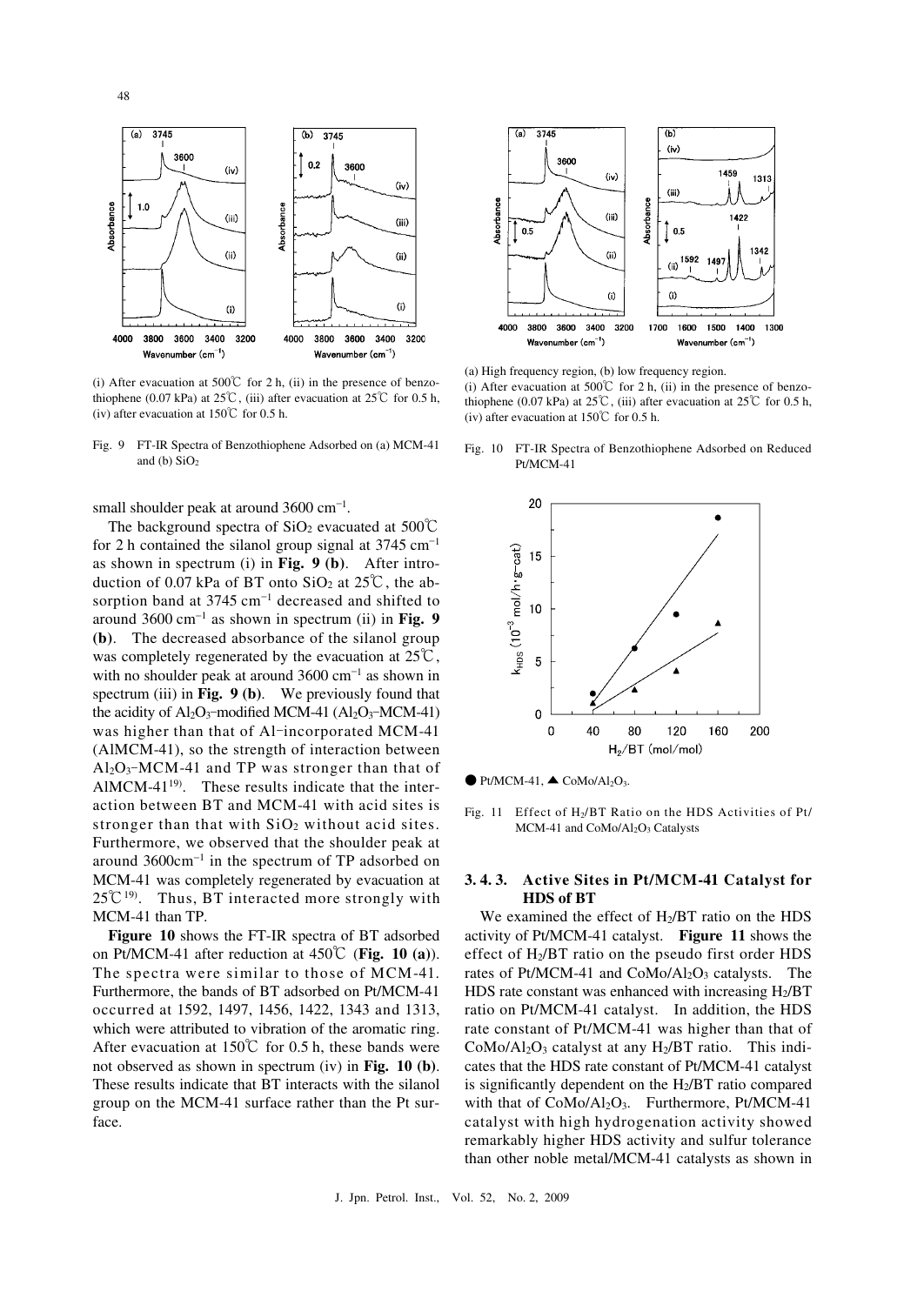

 Fig. 12 Bifunctional Route of Benzothiophene HDS over Highly Active Pt/MCM-41 Catalyst

Figs. 1 and 5. These results indicate that the remark able HDS activity of Pt/MCM-41 catalyst depended on the high hydrogenation activity and sulfur tolerance of Pt. Thus, the reaction mechanism of HDS of BT over Pt/MCM-41 catalyst may differ from that over CoMo/  $Al_2O_3$  catalyst. The active site of CoMo/ $Al_2O_3$  cata lyst is widely accepted to involve the sulfur vacancy of metal sulfide<sup>32),33)</sup>. In contrast to  $CoMo/Al<sub>2</sub>O<sub>3</sub>$  cata lyst, we supposed two reaction routes for HDS of TP over highly active supported Pt catalysts: a mono- functional route in which the HDS reaction proceeds only on Pt particles, and a bifunctional route in which both Pt particle and Brønsted acid sites are involved in  $HDS<sup>19</sup>,<sup>21</sup>,<sup>34</sup>,<sup>35</sup>$ . The active sites for HDS and hydrogenation reactions over Pt-Pd/USY catalyst were the co- ordinatively unsaturated site and metallic site of the sulfided Pd-Pt surface, respectively<sup>38)</sup>. Thus, in the monofunctional route, coordinatively unsaturated sites of sulfided Pt particle act as active sites for HDS of BT over Pt/MCM-41 catalyst. In the bifunctional route, TP is adsorbed on the Brønsted acid sites of the support and the spillover hydrogen formed on the metallic Pt particle attacks the TP molecule on the acid site<sup>19),21),34),35</sup>. In the present study, the acidity of the support remarkably affected the activity of supported Pt catalysts for the HDS of BT as described in section  **3. 4. 1.** The interaction between the BT molecule and acidic MCM-41 was stronger than that of non-acidic  $SiO<sub>2</sub>$  as shown in **Fig. 9**. Therefore, both the Pt parti- cles and acid sites of the Pt/MCM-41 catalyst also act as active sites in the HDS of BT as well as HDS of TP over highly active Pt/HZSM-5<sup>30),31)</sup>, Pt/Al<sub>2</sub>O<sub>3</sub>-modified SiO<sub>2</sub> (Al<sub>2</sub>O<sub>3</sub>-SiO<sub>2</sub>)<sup>34)</sup>, Pt/Al<sub>2</sub>O<sub>3</sub>-modified MCM-41  $(Al_2O_3$ -MCM-41)<sup>18),19)</sup> and Pt/AlSBA-15<sup>20),21)</sup> catalysts as shown in **Fig. 12**. Furthermore, the acid site is important for high HDS activity not only as the hydroge- nolysis site of BT in the HDS reaction but also for enhancement of sulfur tolerance of the noble metal parover highly active Pt/HZSM- $5^{30,31}$ , Pt/Al<sub>2</sub>O<sub>3</sub>-modified ticles.

 According to the bifunctional route, the low HDS activity of Pt/MCM-41 catalyst prepared from  $K_2PtCl_6$ can be explained as follows. We evaluated the HDS

 activities of various Pt/MCM-41 catalysts by turnover frequency (TOF) calculated from Pt dispersion. The TOF of Pt/MCM-41 catalyst prepared from  $(NH<sub>4</sub>)<sub>2</sub>PtCl<sub>6</sub>$ was 2 times higher than that prepared from  $K_2PtCl_6$  as shown in **Table 2**. This indicates that the low TOF of Pt/MCM-41 catalyst prepared from  $K_2PtCl_6$  was due to the decrease in acid sites acting as active sites for the HDS of BT in the presence of potassium ion  $(K^+)$ . The amount of spillover hydrogen over supported Pt catalysts was related to the number of hydroxyl groups on the support surface<sup>36)</sup>. Furthermore, the spillover hydrogen was trapped by alkali metal ions $13,15$ . That is, the hydrogenation activity is decreased in the pres- ence of alkali metal ion. Therefore, the low HDS activity of Pt/MCM-41 catalyst prepared from  $K_2PtCl_6$  can be attributed to decreased hydrogenation activity of Pt and acidity of MCM-41. These results indicate that high hydrogenating activity to form spillover hydrogen and acidity are important factors in the formulation of highly active supported Pt catalyst for the HDS reaction.

# **4. Conclusion**

 The Pt/MCM-41 catalyst showed high and stable activity for the HDS of BT, and this activity was the highest among the noble metal/MCM-41 catalysts. The characterization results revealed that hydrogena- tion activity and acidity of the support strongly affects the HDS activity of supported Pt catalyst. Both Pt particles and acid sites on highly active Pt/MCM-41 catalyst act as active sites for the HDS reaction.

#### **References**

- **11**, 1 (1996). 1) Topsøe, H., Clausen, B. S., Massoth, F. E., *Catal.-Sci. Tech.*,
- 2) Whitehurst, D. D., Isoda, T., Mochida, I., *Adv. Catal.*, **4**, 345 (1998).
- 3) Sugioka, M., *PETROTECH*, **19**, 458 (1996).
- Hydrodenitrogenation," Kodansha Scientific, Wiley-VCH, Tokyo, New York, Berlin (1999), p. 266. 4) Kabe, T., Ishihara, A., Qian, W., "Hydrodesulfurization and
- 5) Okamoto, Y., *J. Jpn. Petrol. Inst.*, **46**, (6), 343 (2003).
- 6) Fujikawa, T., *J. Jpn. Petrol. Inst.*, **50**, (5), 249 (2007).
- *Surv. Asia*, **8**, 47 (2003). 7) Yoshimura, Y., Toba, M., Farag, H., Sakanishi, K., *Catal.*
- Pawelec, B., Fierro, J. L. G., *Fuel*, **82**, 501 (2003). 8) Barrio, V. L., Arias, P. L., Cambra, J. F., Güemez, M. B.,
- W., Kabe, T., *Appl. Catal. A: General*, **289**, 163 (2005). 9) Ishihara, A., Dumeignil, F., Lee, J., Mitsuhashi, K., Qian, E.
- 10) Vít, Z., Gulková, D., Kaluža, L., Zdražil, M., *J. Catal.*, **232**, 447 (2005).
- 11) Niquille-Röthlisberger, A., Prins, R., *J. Catal.*, **242**, 207 (2006).
- 12) Song, C., Reddy, K. M., *Appl. Catal. A: General*, **176**, 1 (1999).
- Chen, Y., Hu, Y., *Appl. Catal. A: General*, **254**, 319 (2003). 13) Li, X., Wang, A., Sun, Z., Li, C., Ren, J., Zhao, B., Wang, Y.,
- D., Murali Dhar, G., Rama Rao, K. S., *Appl. Catal. A: General*, **305**, 123 (2006). 14) Muthu Kumaran, G., Garg, S., Soni, K., Kumar, M., Sharma, L.